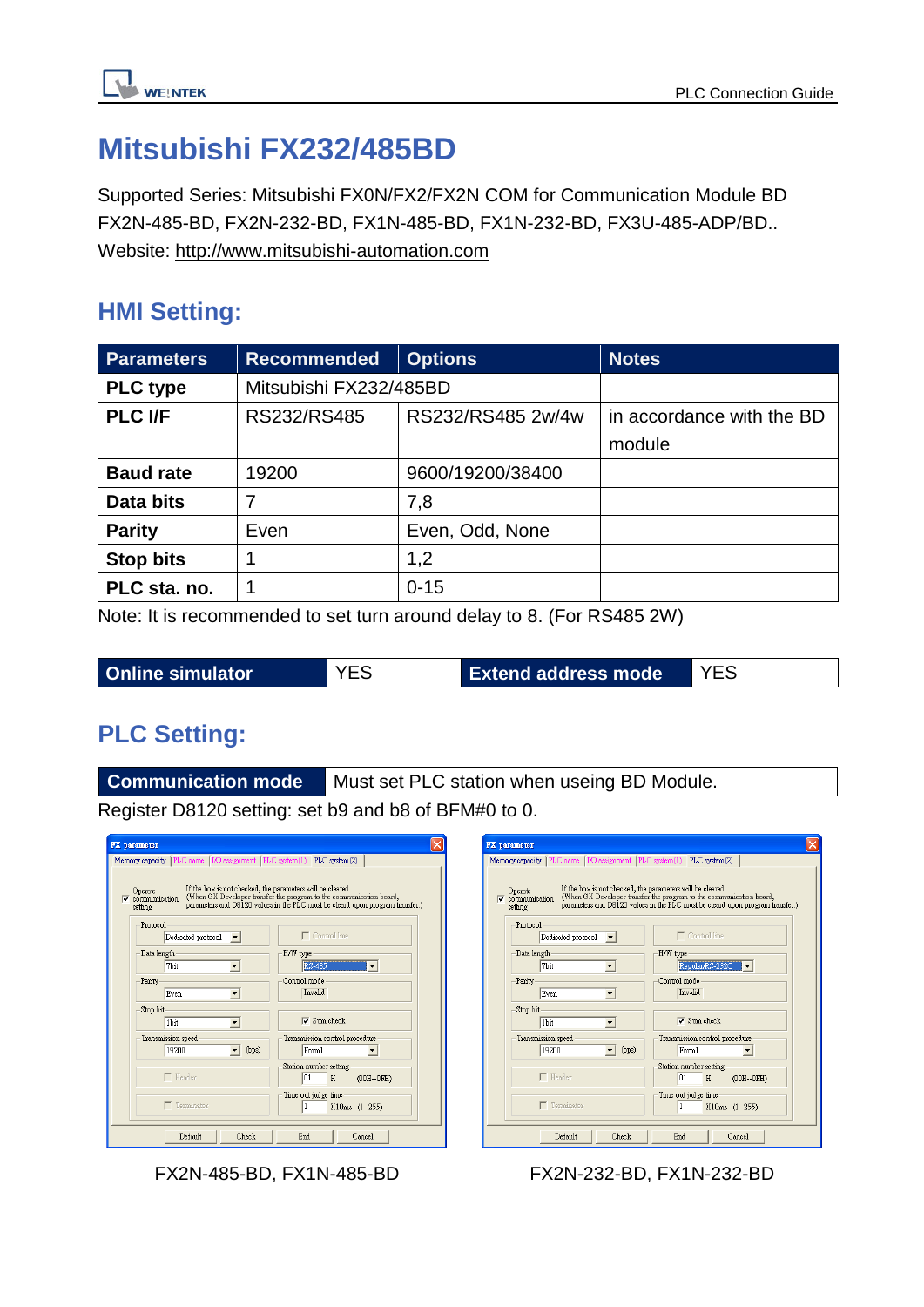## **Device Address:**

| <b>Bit/Word</b> | <b>Device type</b> | <b>Format</b> | Range         | <b>Memo</b>                    |
|-----------------|--------------------|---------------|---------------|--------------------------------|
| B               | X                  | 000           | $0 - 377$     | <b>Input Relay</b>             |
| B               | Y                  | 000           | $0 - 377$     | <b>Output Relay</b>            |
| B               | M                  | <b>DDDD</b>   | $0 - 7999$    | <b>Auxiliary Relay</b>         |
| B               | Τ                  | <b>DDD</b>    | $0 - 511$     | <b>Timer Relay</b>             |
| B               | C                  | <b>DDD</b>    | $0 - 255$     | <b>Counter Relay</b>           |
| B               | <b>SM</b>          | <b>DDDD</b>   | $8000 - 9999$ | <b>Special Auxiliary Relay</b> |
| B               | D_Bit              | <b>DDDDh</b>  | $0 - 7999f$   | Data Register Bit              |
| B               | S                  | <b>DDDD</b>   | $0 - 4095$    | <b>State Relay</b>             |
| W               | TV                 | <b>DDD</b>    | $0 - 511$     | <b>Timer Memory</b>            |
| W               | <b>CV</b>          | <b>DDD</b>    | $0 - 199$     | <b>Counter Memory</b>          |
| W               | D                  | <b>DDDD</b>   | $0 - 7999$    | Data Register                  |
| W               | CV <sub>2</sub>    | <b>DDD</b>    | $200 - 255$   | Counter Memory(D Word)         |
| W               | <b>SD</b>          | <b>DDDD</b>   | $8000 - 9999$ | <b>Special Data Register</b>   |
| W               | R                  | <b>DDDDD</b>  | $0 - 32767$   | <b>Extended Register</b>       |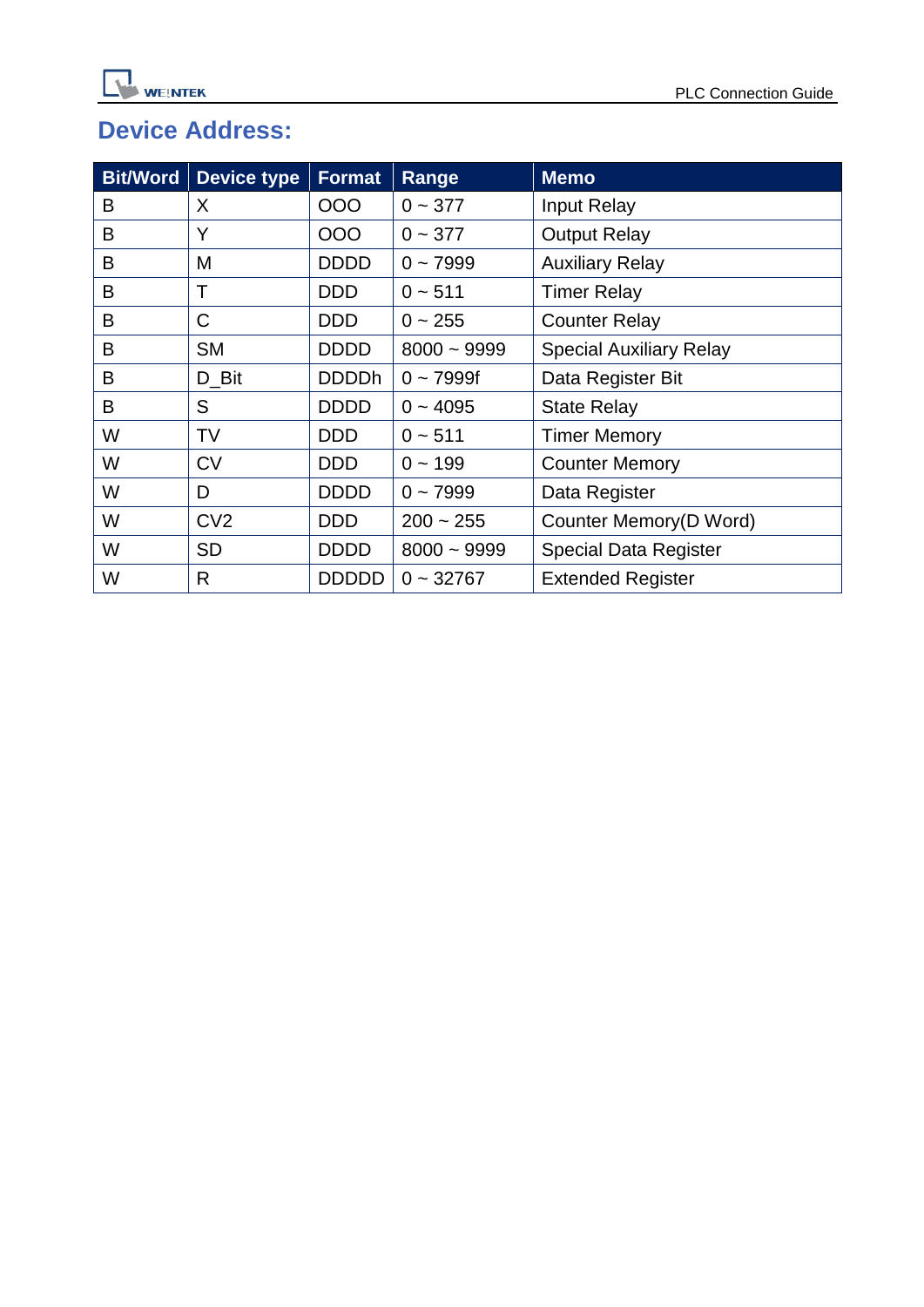

### **Wiring Diagram:**

Communication Module RS232-BD

#### **Diagram 1**

#### **RS-232**

The serial port pin assignments may vary between HMI models, please click the following link for more information.

| <b>HMI</b>  | <b>PLC</b>                    |
|-------------|-------------------------------|
| <b>Link</b> | <b>RS232 9P</b><br>D-Sub Male |
| <b>Rx</b>   | 3                             |
| Tx          | 2                             |
| <b>GND</b>  | 5                             |

#### Communication Module RS485BD

#### **Diagram 2**

#### **RS-485 4W**

The serial port pin assignments may vary between HMI models, please click the following link for more information.

| <b>HMI</b>  | <b>PLC</b>                  |
|-------------|-----------------------------|
| <b>Link</b> | 485BD Module<br>5P Terminal |
| Rx-         | <b>SDB</b>                  |
| $RX+$       | <b>SDA</b>                  |
| Tx-         | <b>RDB</b>                  |
| $Tx +$      | <b>RDA</b>                  |
| <b>GND</b>  | <b>GND</b>                  |